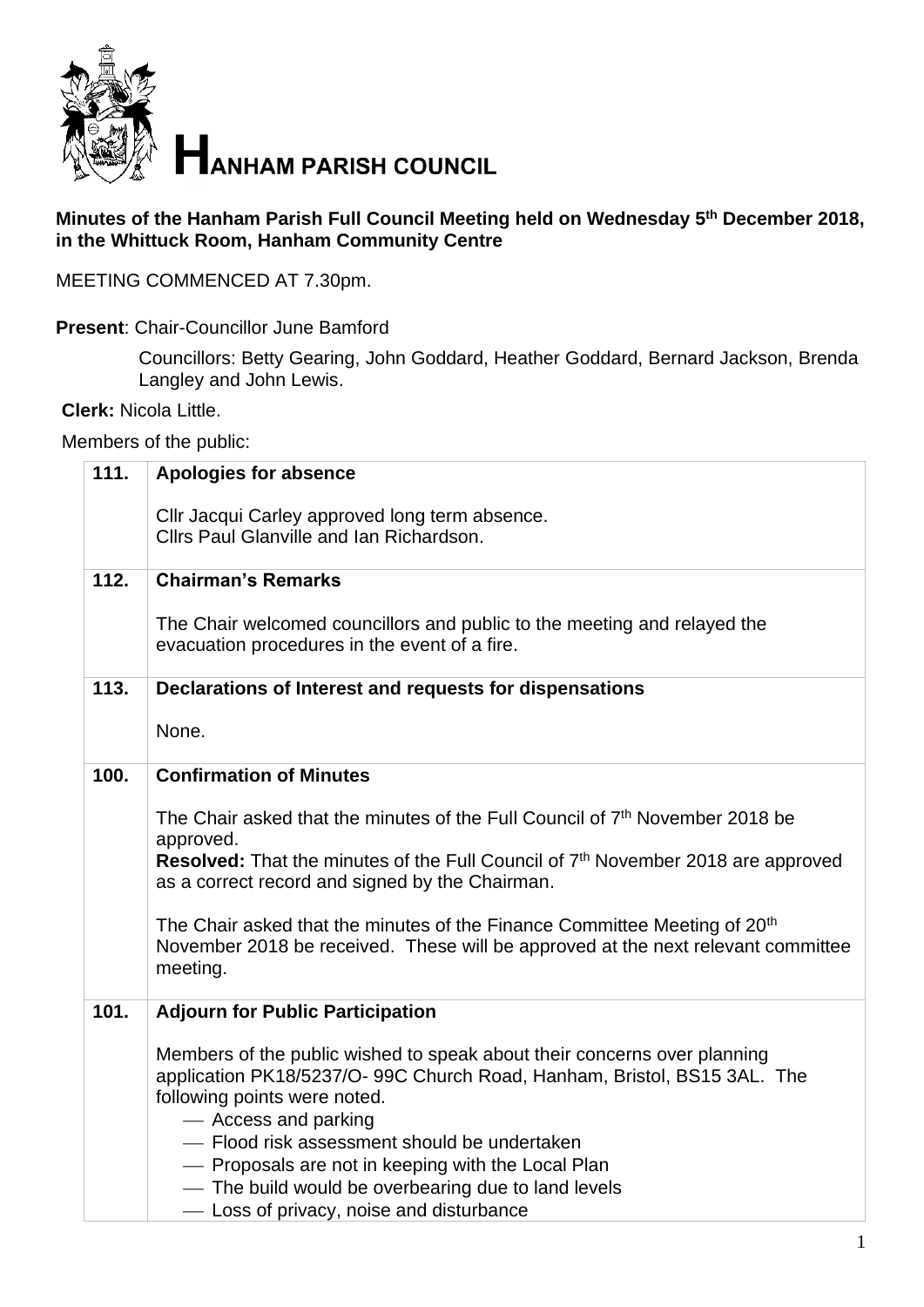|      | - Turning circle inadequate and would impact the neighbouring property                                                                                                                                                                                                                                                                                                                                                                                                                          |
|------|-------------------------------------------------------------------------------------------------------------------------------------------------------------------------------------------------------------------------------------------------------------------------------------------------------------------------------------------------------------------------------------------------------------------------------------------------------------------------------------------------|
|      | The Chair responded explaining that the parish council would only be commenting of<br>the outline planning permission and not the general build. The public were urged to<br>lodge their complaints with the relevant planning officer at SGC.                                                                                                                                                                                                                                                  |
|      | - Local Resident, wished to express concerns over the road closure in Greenbank<br>Road. The signage on local access roads was not particularly clear and this was<br>causing some problems.                                                                                                                                                                                                                                                                                                    |
|      | <b>Report from District Councillors</b><br>- Open Access in the Library, SGC report. A successful venture with increasing<br>numbers joining. 107 people have already registered for Hanham Open Access.                                                                                                                                                                                                                                                                                        |
| 102. | <b>Meeting Reconvened</b>                                                                                                                                                                                                                                                                                                                                                                                                                                                                       |
| 103. | <b>Planning Matters</b><br>a) The following Planning applications were considered.                                                                                                                                                                                                                                                                                                                                                                                                              |
|      | PK18/5237/O-99C Church Road, Hanham, Bristol, BS15 3AL. Erection of 1no<br>dwelling with new access and parking (Outline) with access to be determined, all<br>other matters reserved.<br><b>OBJECTION, overdevelopment.</b> Concerns over suitable access, egress<br>$\bullet$<br>and visibility onto an already busy road. The new access would be next to an<br>existing access road only separated by a post. Turning circle too tight only<br>worked out for an average car and not a van. |
|      | PK18/5238/F 8 Wesley Avenue, Hanham, Bristol, BS15 3QP. Erection of 1no<br>detached dwelling with new access and associated works.                                                                                                                                                                                                                                                                                                                                                              |
|      | No objections.<br>$\bullet$                                                                                                                                                                                                                                                                                                                                                                                                                                                                     |
|      | b) None                                                                                                                                                                                                                                                                                                                                                                                                                                                                                         |
| 104. | <b>Finance</b><br>All expenditure is on track. The Finance Committee met on 20 <sup>th</sup> November<br>a)<br>2018 to look at the precept requirements for next year's budget. The Clerk will<br>prepare a report to full council at the January meeting setting out the<br>recommendations. A half year audit is to be undertaken by South Glos Council,<br>the Clerk will be taking the accounts to them on 11 <sup>th</sup> December.                                                       |
|      | <b>Balances of accounts</b><br>As at 5th December                                                                                                                                                                                                                                                                                                                                                                                                                                               |
|      | £<br>13.16<br>H.S.B.C. Treasurers Account<br>70,157.80<br>H.S.B.C. Money Manager Account<br>H.S.B.C. Election Account (earmarked reserves)<br>21,778.19<br>11,800.16<br>H.S.B.C. High Interest bond (earmarked reserves)<br><b>Nat West Community Fund</b><br>50,059.91<br>153,809.22                                                                                                                                                                                                           |
|      | <b>Resolved:</b> Payments approved from the schedule provided.<br>b)                                                                                                                                                                                                                                                                                                                                                                                                                            |